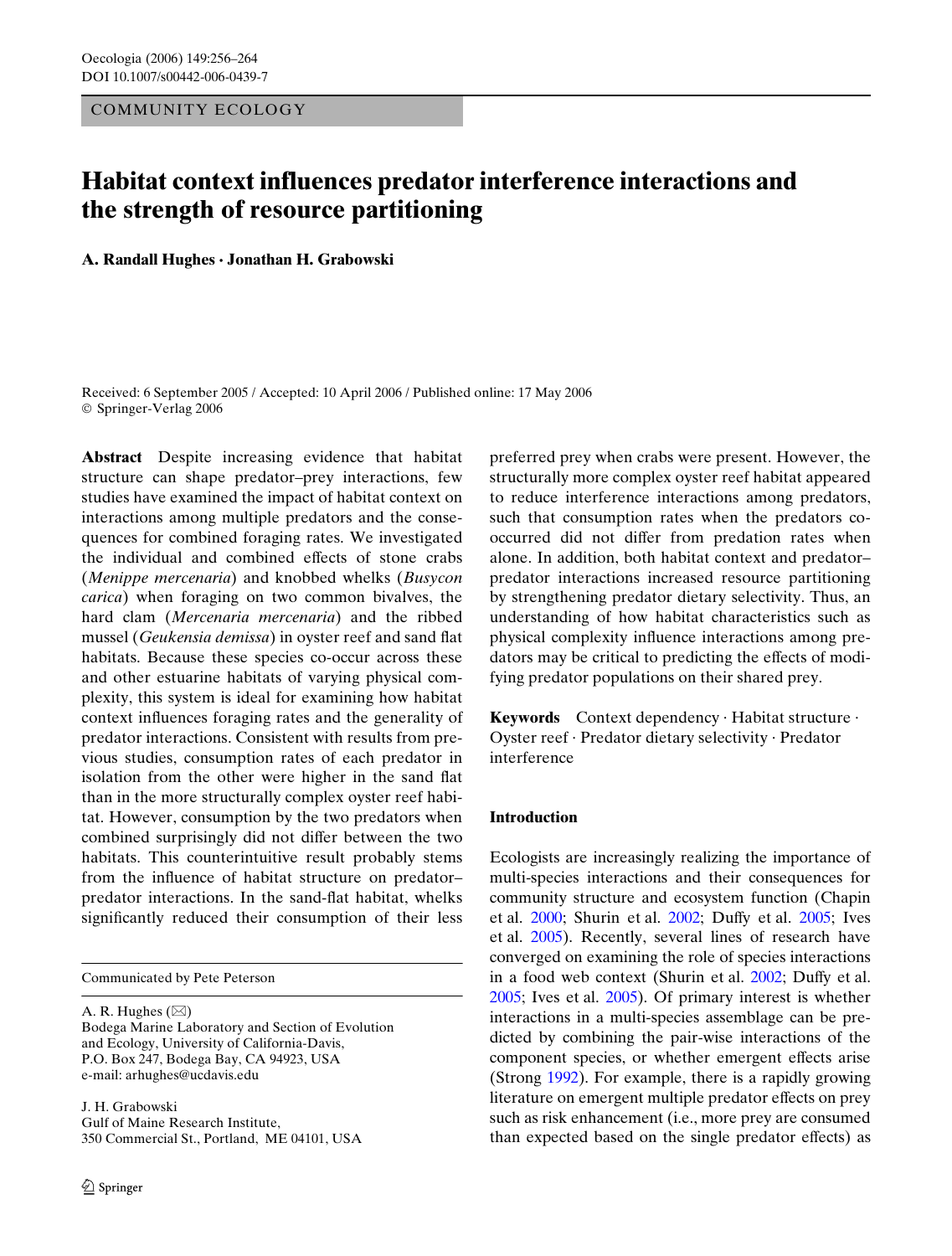well as risk reduction (i.e., fewer prey are consumed than expected based on the single predator effects; Soluk and Collins [1988](#page-8-3); Sih et al. [1998](#page-8-4)).

In addition to a growing understanding of how interactions among multiple predator species impact prey consumption, there is a long history of research on the effects of habitat context on predator–prey interactions. Predator foraging efficiency generally varies inversely with habitat heterogeneity (Diehl [1992;](#page-7-2) Beck and Watts [1997;](#page-7-3) Beukers and Jones [1997;](#page-7-4) Cowlishaw [1997](#page-7-5)), and predator–prey interactions can change dramatically in response to habitat complexity (Crowder and Cooper [1982](#page-7-6); Werner et al. [1983](#page-8-5); Schriver et al. [1995](#page-8-6); Grabowski and Powers [2004](#page-8-7)). In general, individual predators consume fewer prey in more structurally complex habitats (Peterson [1982;](#page-8-8) Blundon and Kennedy [1982;](#page-7-7) Irlandi and Peterson [1991](#page-8-9); Finke and Denno [2002;](#page-7-8) Grabowski [2004](#page-7-9); Warfe and Barmuta [2004](#page-8-10)). The fact that structurally complex habitats (e.g., submerged macrophytes, oyster reefs, coral reefs) often support greater abundances and diversity than unstructured habitats is often attributed to reduced predation in these habitats (Heck and Wetstone [1977;](#page-8-11) Summerson and Peterson [1984;](#page-8-12) Beck [2000;](#page-7-10) Lenihan et al. [2001](#page-8-13); Grabowski et al. [2005](#page-8-14)), although these patterns could also be due to greater propagule retention or enhanced food concentration in complex habitats (Tegner and Dayton [1981;](#page-8-15) Summerson and Peterson [1984](#page-8-12)).

The negative effects of structural complexity on predation success probably depend on a combination of several factors. Refuge availability for prey is often positively associated with habitat structure (Huffaker [1958](#page-8-16)) and can stabilize predator–prey interactions by providing habitat patches where predators are no longer capable of accessing prey resources. For example, whelk predation on clams is lower in seagrass habitats than in unvegetated areas; this reduction in predation is greater for clams living in and among the dense seagrass roots than those living above the seagrass root mat, suggesting that the belowground structure physically prevents whelks from readily locating and extracting subsurface clams (Peterson [1982](#page-8-8)). Even when habitat complexity does not completely remove the risk of predation, the very elements of habitats that create structure can decrease the foraging efficiency of predators by interfering with a predator's ability to locate and handle prey (Crowder and Cooper [1982;](#page-7-6) Summerson and Peterson [1984\)](#page-8-12). For instance, crabs spend more time handling non-prey shell fragments in structurally complex shell/sand mixtures, reducing their overall foraging efficiency on clams (Sponaugle and Lawton [1990](#page-8-17)).

Despite a growing emphasis on multiple predator effects and the well-documented impact of habitat complexity on predator foraging efficiency in individual predator–prey interactions, understanding of the effects of habitat context on predator–predator interactions is limited (but see Siddon and Witman [2004\)](#page-8-18). Habitat structure can reduce intraspecific interference competition among predators, and thereby counteract negative effects of habitat complexity on individual foraging effectiveness (Grabowski and Powers  $2004$ ). Thus, in some cases when multiple predators are present, increased structural complexity may result in greater overall prey consumption than in less complex habitats (Finke and Denno [2002;](#page-7-8) Siddon and Witman [2004;](#page-8-18) Griffen and Byers  $2006$ ). Determining how habitat context generally affects interactions among predators will require sorting out the relative strength of these counteracting mechanisms. Given that variation in habitat complexity is a feature of most if not all ecological systems, understanding how such variability influences interactions among predators and the resulting consequences for prey survivorship is critical to our ability to model trophic interactions and food web dynamics.

In estuarine systems, species often co-occur across habitats of varying complexity, making them ideal systems in which to examine the impact of habitat variation on species interactions. In estuaries of the southeastern US, stone crabs (*Menippe mercenaria*) and knobbed whelks (*Busycon carica*) utilize seagrass meadows, sand flats, and oyster reefs to forage for common bivalve prey such as hard clams (*Mercenaria mercenaria*) and ribbed mussels (*Geukensia demissa*) (Irlandi and Peterson [1991;](#page-8-9) Nakaoka [2000](#page-8-20)). Previous field and laboratory studies indicate that crabs (Summerson and Peterson [1984](#page-8-12); Sponaugle and Lawton [1990](#page-8-17)) and whelks (Irlandi and Peterson [1991\)](#page-8-9) have higher consumption rates in unvegetated sand flats than structurally complex habitats such as seagrass meadows or oyster reefs. Yet despite a long history of research examining the impact of predation on bivalve survivorship and growth rates (e.g., Peterson [1982;](#page-8-8) Sponaugle and Lawton [1990](#page-8-17); Irlandi and Peterson [1991](#page-8-9); Micheli and Peterson [1999](#page-8-21); Nakaoka [2000\)](#page-8-20), little is known of how habitat characteristics influence the potential interactions between the multiple species of predators that consume bivalve prey in this system.

We investigated the interactions between stone crabs and knobbed whelks when foraging on two common bivalves, hard clams and ribbed mussels. Although whelks are incapable of consuming stone crabs, these crabs do occasionally consume whelks (Williams [1984](#page-8-22)), suggesting the potential for predator interference when crab and whelk encounters are common. At the sizes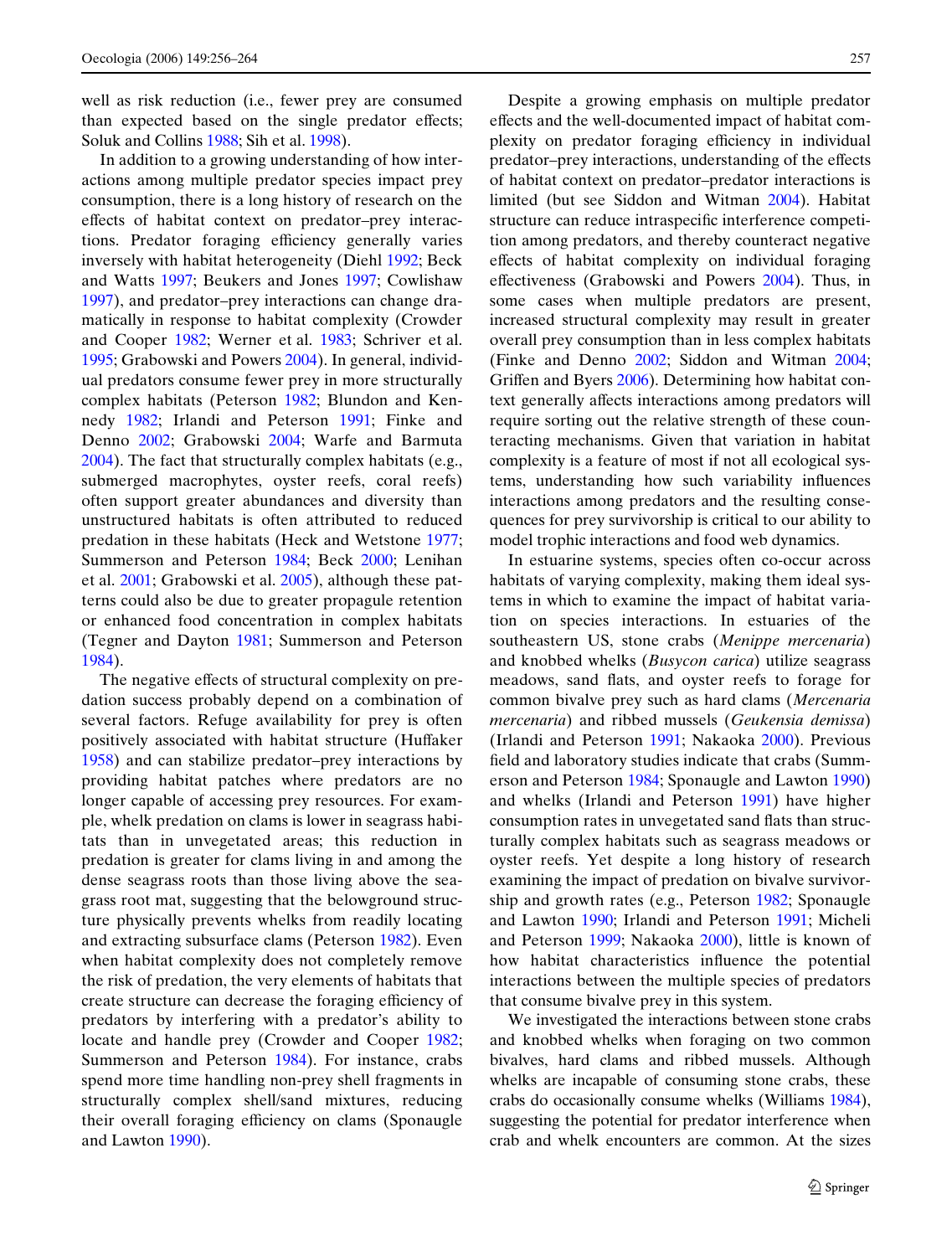used in our experiment (see below) actual intraguild predation is unlikely, although behavioral interference between predators possibly still occurs. We assessed the impact of habitat context on predator interactions by conducting the experiment in habitats of differing structural complexity and refuge availability: sand flat (simple) versus oyster reef (more complex) habitat. Characteristics other than habitat complexity also differ between these habitats, such as the presence of shell as a potential physical barrier to predators in the oyster reef.

We included multiple bivalve prey species to mimic the presence of alternative prey items in nature and allow for potential resource partitioning (Ives et al. [2005](#page-8-1)). In addition, prey switching by crabs (Siddon and Witman [2004](#page-8-18); Griffen and Byers [2006](#page-8-19)) and whelks (Walker [1988;](#page-8-23) Nakaoka [2000\)](#page-8-20) has been documented in previous studies, highlighting the potential importance of including alternative prey. Although both predators consume epifaunal and infaunal prey species, the common intertidal bivalve species used in this experiment probably differ in their susceptibility to predominantly surface-feeding crabs and burrowing whelks. In sand flat habitats, hard clams live in the sediment, whereas mussels reside on the sediment surface; in oyster reefs, mussels attach themselves on the surface of the shell layer, while clams are found just beneath the oyster shell layer. Thus, variation in the susceptibility of the prey to particular predators is potentially magnified in the oyster reef, where the shell functions as an additional barrier between surface and burrowing organisms. Determining how predator interactions and habitat context influence predator selection of prey and subsequent prey survivorship will increase our understanding of how these factors contribute to the distribution, abundance, and diversity of prey species in coastal estuaries.

One of the strengths of this system for examining multi-species trophic interactions is that each predator leaves behind characteristic predation marks: crabs chip or crush bivalve shells, while whelks file the edge of the shell (Peterson [1982](#page-8-8); Irlandi and Peterson [1991;](#page-8-9) Nakaoka [2000\)](#page-8-20). Thus, assuming that predators do not crush or file prey that were previously consumed by another predator species or died from natural causes, the shell fragments remaining after a bivalve is consumed can be used to distinguish among predators and to evaluate species-specific relative rates of predation. Although the shell markings used to infer predator consumption patterns could overestimate crab consumption if some of the crushed bivalve shells were first filed open and consumed by whelks, we did not find any evidence of crushed shells with file markings. We hypothesized that:

- 1. Predation rates by each predator are reduced in the habitat providing a structural refuge for prey (i.e., oyster reef).
- 2. Overall predation rates are lower than expected when both predators are present due to a negative interaction between the predators.
- 3. Habitat complexity reduces this negative interaction between predators, which could counteract reductions in per capita foraging rates.
- 4. Habitat complexity and multiple predators each influence predator selectivity of prey.

# **Materials and methods**

#### Study design

This study was conducted in a randomized complete block design with two replicates per treatment per block and four blocks through time, beginning in August 2000. Treatments were randomly assigned to each of 16 mesocosms (see below) in a balanced  $2\times2\times2$  factorial design, with habitat (sand flat or oyster reef), stone crab (presence or absence), and knobbed whelk (presence or absence) as fixed factors. Predator and prey densities were based on our observations and a previous field survey (Nakaoka [2000](#page-8-20)). We used an additive design: stone crab treatments received one *Menippe* [mean carapace width (SE)=104.7 (2.6) mm]; whelk treatments received two *Busycon* [mean length (SE)=142.4 (2.5) mm; 193.1 (2.4) mm]; and multiple predator treatments received one *Menippe* and two *Busycon*. Because crabs generally consume prey at higher rates than whelks (J. Grabowski, personal observation), we included multiple whelks per treatment to achieve similar rates of predation across treatments.

The experiment took place in 16 large, flow-through mesocosms encasing experimental habitat plots in a concrete tank  $(6 \text{ m} \times 9 \text{ m} \times 1.2 \text{ m})$  at the University of North Carolina–Institute of Marine Sciences (UNC– IMS). Each mesocosm consisted of a plastic cylindrical pool (1.7 m diameter= $\sim$ 2 m<sup>2</sup>) enclosed on the sides with 6-mm plastic fence that extended 1.2 m from the bottom of the pool. The mesocosms were covered with 10-mm-mesh bird netting on top to prevent escape of enclosed organisms and deter bird predation.

Before each run of the experiment (treated as blocks in time), we collected predators and mussels from the field. Predators were starved for at least 3 days before the start of the experiment. Stone crabs were collected using baited crab pots, while whelks and mussels were collected by hand. Hard clams were obtained from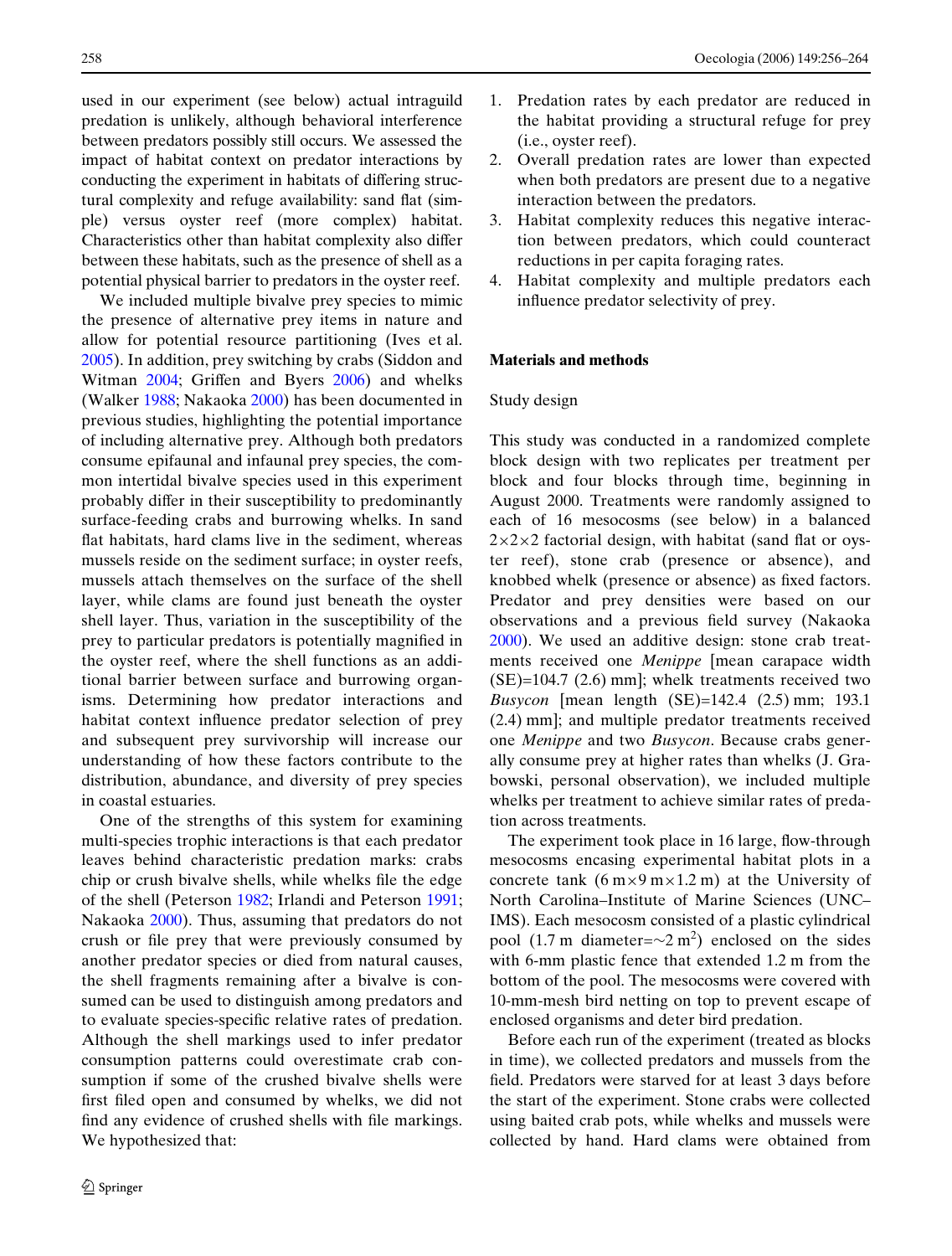Mark Hooper, Hooper Family Seafood, Smyrna, North Carolina. The experimental pools were assembled by first stocking each mesocosm with  $95$  l of sieved (10-mm) mesh) sand. Twenty-five adult clams of known size [mean shell length  $(SE)=50.1$   $(0.1)$  mm] were then added to each mesocosm to allow them enough time (approximately 2 h) to burrow naturally in the sand. Following the addition of clams, the oyster reef treatments received 19 l of dead oyster shell scattered carefully on top of the mud to avoid clam mortality. In addition, 57 l of vertically oriented shells of dead oysters was added to these treatments to mimic the vertical structure of natural oyster reefs. Once the reefs were constructed, 25 mussels [mean length (SE)=76.8 (0.3) mm] were spread across the surface of each habitat. These prey densities are within the range of what we have observed in Back Sound, North Carolina (J. Grabowski, unpublished data). The holding pond was then filled with flowing  $(0.27-0.29 \frac{\text{1}}{\text{s}}; \text{Grabowski } 2004)$  $(0.27-0.29 \frac{\text{1}}{\text{s}}; \text{Grabowski } 2004)$ , unfiltered seawater from Bogue Sound, North Carolina, via the UNC–IMS seawater system so that each mesocosm was submerged under 1 m of seawater. At this time, predators were added to the relevant treatments. The experiment was run for 14 days; at the end of this period the stone crabs and whelks were removed from the mesocosms, the water was drained from the pond, and the number of prey eaten by each predator was quantified. In addition, the sand was sieved to recover all remaining live prey items, which were then measured. Treatments were randomly reassigned to pools, new predators and prey were collected, and each of the habitats reconstructed for each subsequent run.

#### Data analyses

For each experimental replicate, we recovered all prey items and used the characteristic predation marks left by crabs (i.e., crushed or chipped shells) and whelks (i.e., Wled shells) to score them as consumed by a crab, consumed by a whelk, dead but undamaged by predators, or alive. We then calculated predation (proportion of prey consumed out of total prey available at the beginning of the experiment) and overall mortality (i.e., proportion of natural mortality plus predation out of the total prey available) for each predator treatment. We conducted four-way factorial ANOVAs on each response variable with block, habitat (oyster or sand), whelk (presence or absence), and crab (presence or absence) as fixed factors. All ANOVAs met the assumptions of the Shapiro–Wilk test for normality and the Levene test for homogeneity of variance.

Following the above ANOVAs, we analyzed the effect of habitat context on each predator by comparing the total predation rate of each predator in the sand flat and oyster reef using planned independent contrasts. To examine the mechanisms underlying changes in overall predation, we used two-tailed Student's *t*-tests to compare for each predator and habitat the number of prey consumed by a particular predator in the multiple predator treatment to the number consumed by that same predator in the single species treatment.

In addition to changes in overall predation, we evaluated the potential for predator dietary selectivity by comparing the selection index (range=0.0–1.0, with 1.0 indicating high preference; Chesson [1983\)](#page-7-11) of each predator to the null hypothesis of no preference (0.5) using a Student's *t*-test. We also used Student's *t-*tests to examine whether or not prey selectivity changed in response to habitat context or the presence of another predator.

To examine the effects of mussel prey depletion on our results, we first excluded the one temporal block with >10% natural prey mortality and ran a four-way factorial ANOVA as described above. Next, we excluded the 15 replicates (1 whelk/sand; 4 stone crab/ sand; 4 both/sand; 2 stone crab/oyster; 4 both/oyster) in which no live mussels remained at the end of the experiment and performed a factorial ANOVA on total predation rate with habitat, whelk, and crab as the factors. Because mussels may achieve a refuge at low densities (Guillemain et al. [1997\)](#page-8-24), we further excluded the six replicates (1 stone crab/sand; 2 both/sand; 1 stone crab/ oyster; 2 both/oyster) with three or fewer live mussels and ran the same analysis. All analyses were conducted using JMP 4.0 (SAS Institute [2001\)](#page-8-25).

# **Results**

The four-way factorial ANOVA revealed that individual and combined effects of stone crabs and whelks on total predation differed by habitat (habitat×whelk×stone crab  $F_{1,32}$  $F_{1,32}$  $F_{1,32}$ =5.7, *P*=0.02, see Table 1 for full statistics). When alone, planned independent contrasts revealed that both whelks  $(F_{1,32}=10.4)$ , *P*=0.003) and stone crabs ( $F_{1,32}$ =5.3, *P*=0.03) consumed more prey in the sand flat than the oyster reef (Fig. [1\)](#page-4-1). Despite this lower predation in the oyster reef than the sand flat in the individual predator treatments, total prey consumed in the multiple predator treatment did not differ detectably between the two habitats  $(F_{1,32}=0.3, P=0.55; Fig. 1)$  $(F_{1,32}=0.3, P=0.55; Fig. 1)$ . The analysis of overall mortality (without correcting for prey depletion) yielded similar results (habitat×whelk×crab  $F_{1,32}$ =4.7, *P*=0.04) with the exception that mortality also varied by block  $(F_{3,32}=3.3, P=0.03)$ . An analysis of natural mortality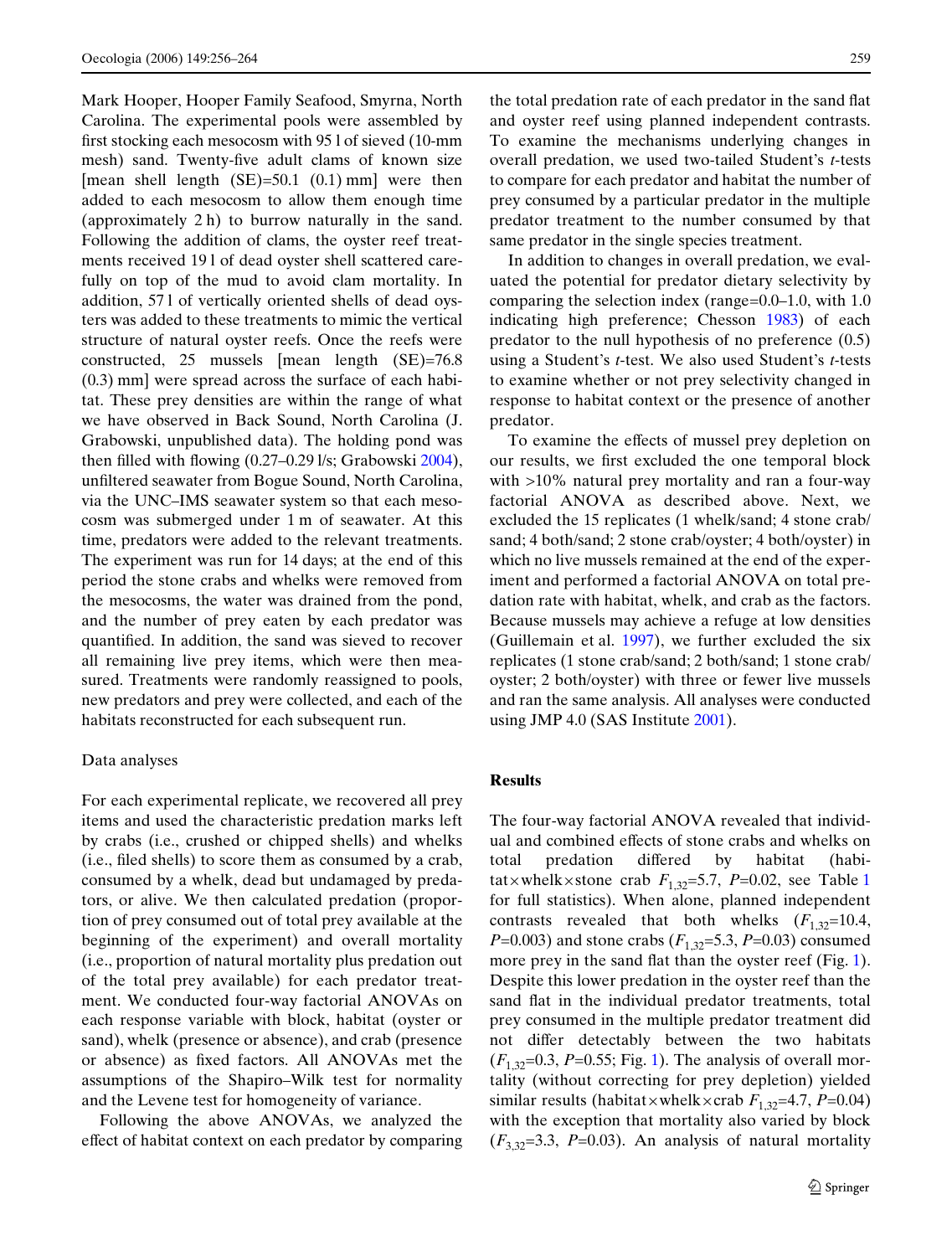alone (excluding predation) confirmed that natural mortality varied by block  $(F_{3,32}=12.73, P<0.001)$ , but not by habitat or predator treatment. This temporal block eff[ect was driven by higher natural prey mortality](http://www.nodc.noaa.gov) [in the second trial of the experiment \(mean=23.2%\)](http://www.nodc.noaa.gov) compared to the other three trials (mean=5.9%), potentially resulting from higher average water temperatures during this time period (National Oceano[graphic Data Center, h](http://www.nodc.noaa.gov)ttp://www.nodc.noaa.gov).

The similarity between habitats in overall consumption in the multiple predator treatment was due to reductions in prey consumption by both predators in the sand flat (rather than as a consequence of greater consumption in the oyster reef; Fig. [2](#page-5-0), see Table [2](#page-4-2) for estimates of predation on each prey species by habitat



<span id="page-4-1"></span>**Fig. 1** Total number of prey (hard clams and mussels) consumed in the stone crab (*Menippe mercenaria*) only (*Crab*), whelk (*Busycon carica*) only (*Whelk*), and combined stone crab and whelk (*Both*) treatments. Means are least squares means+1 SE. \**P*·0.05

<span id="page-4-0"></span>**Table 1** Results from ANOVA on total predation rate. *SS* Sums of squares, *MS* mean square

| Factor                                           | df           | SS    | F    | P           |  |
|--------------------------------------------------|--------------|-------|------|-------------|--|
| <b>Block</b>                                     | 3            | 0.10  | 1.1  | 0.36        |  |
| Habitat                                          | 1            | 0.27  | 9.2  | 0.005       |  |
| Whelk                                            | 1            | 0.84  | 28.6 | 0.0001      |  |
| Crab                                             | 1            | 2.22  | 76.1 | 0.0001      |  |
| $Block \times habitat$                           | 3            | 0.03  | 0.3  | 0.81        |  |
| $Block \times whelk$                             | 3            | 0.04  | 0.5  | 0.67        |  |
| $Block \times crab$                              | 3            | 0.27  | 3.1  | 0.04        |  |
| $H$ abitat $\times$ whelk                        | $\mathbf{1}$ | 0.02  | 0.6  | 0.43        |  |
| Habitat×crab                                     | 1            | 0.001 | 0.02 | 0.88        |  |
| Whelk $\times$ crab                              | 1            | 0.05  | 1.7  | 0.2         |  |
| $Block \times wheelk \times crash$               | 3            | 0.09  | 1.0  | 0.38        |  |
| $Block \times habit$ habitat $\times$ whelk      | 3            | 0.08  | 1.0  | 0.42        |  |
| $Block \times habit$ at $\times$                 | 3            | 0.15  | 1.7  | 0.18        |  |
| $H$ abitat $\times$ whelk $\times$ crab          | 1            | 0.17  | 5.7  | 0.02        |  |
| $Block \times habit$ and $x$ whelk $\times$ crab | 3            | 0.10  | 1.2  | 0.33        |  |
| Error                                            | 32           | 0.93  |      | $MS = 0.03$ |  |

and predator treatment). On sand flats, there was no detectable reduction in predation by stone crabs when each prey species was considered separately (*t*-tests,  $t$ <1.4,  $P$ >0.10; Fig. [2](#page-5-0)a, b), but stone crabs decreased their overall prey consumption when whelks were present (*t*-test, *t*=2.2, *P*=0.05). In contrast, predation by whelks was dramatically lower on mussels (*t*-test, *t*=3.6, *P*=0.009; Fig. [2d](#page-5-0)) but not on hard clams (*t*-test, *t*=1.9, *P*=0.54; Fig. [2](#page-5-0)c) when both predators were present. Neither predator significantly altered its consumption of either prey species in the oyster reef (Fig. [2](#page-5-0)).

As illustrated in Fig. [2,](#page-5-0) both predators displayed clear dietary selectivity: crabs preferred to consume mussels (mean selectivity index=0.96, *t*-test, *t*=24.49, *P*<0.0001) and whelks preferred to consume clams (mean selectivity index=0.77, *t*-test, *t*=5.13, *P*<0.0001). Crab dietary selectivity for mussels increased in the oyster reef compared to the sand flat ( $t$ -test,  $t=1.95$ , *P*=0.03). In contrast, whelk selectivity of clams did not differ by habitat (*t*-test,  $t=1.23$ ,  $P=0.12$ ), but significantly increased in response to the presence of crabs (*t*-test,  $t=2.71$ ,  $P=0.005$ ), particularly in the sand flat. Interestingly, crabs showed a trend towards increased selectivity of mussels in response to whelks in sand (*t*-test, *t*=1.42, *P*=0.09) and decreased selectivity of mussels in response to whelks in oyster ( $t$ -test,  $t=1.25$ ,  $P=0.12$ ).

Additional analyses suggested that prey depletion did not confound our results. For example, the results of a four-way ANOVA that excluded the temporal block with high prey mortality resulted in similar estimates of significance for the interaction between habitat and predator identity (habitat $\times$ whelk $\times$ crab  $F_{1,24}$ =3.16, *P*=0.08). Similarly, omitting all replicates with fewer than three live mussels remaining did not change our finding that predator interactions varied by habitat (habitat×whelk×crab  $F_{1,35}=6.27, P=0.02$ ).

## **Discussion**

Our results agree with previous findings indicating that habitat complexity can influence predator–prey

<span id="page-4-2"></span>**Table 2** Least square means (SE) of predation rate on each prey by habitat and predator treatment

| Habitat     | Prey   | Predator   |            |                      |  |
|-------------|--------|------------|------------|----------------------|--|
|             |        | Whelk      | Stone crab | Whelk+<br>stone crab |  |
| Sand flat   | Mussel | 0.28(0.09) | 0.81(0.09) | 0.72(0.09)           |  |
|             | Clam   | 0.57(0.07) | 0.25(0.07) | 0.55(0.07)           |  |
| Oyster reef | Mussel | 0.08(0.09) | 0.59(0.09) | 0.75(0.10)           |  |
|             | Clam   | 0.22(0.07) | 0.08(0.07) | 0.41(0.08)           |  |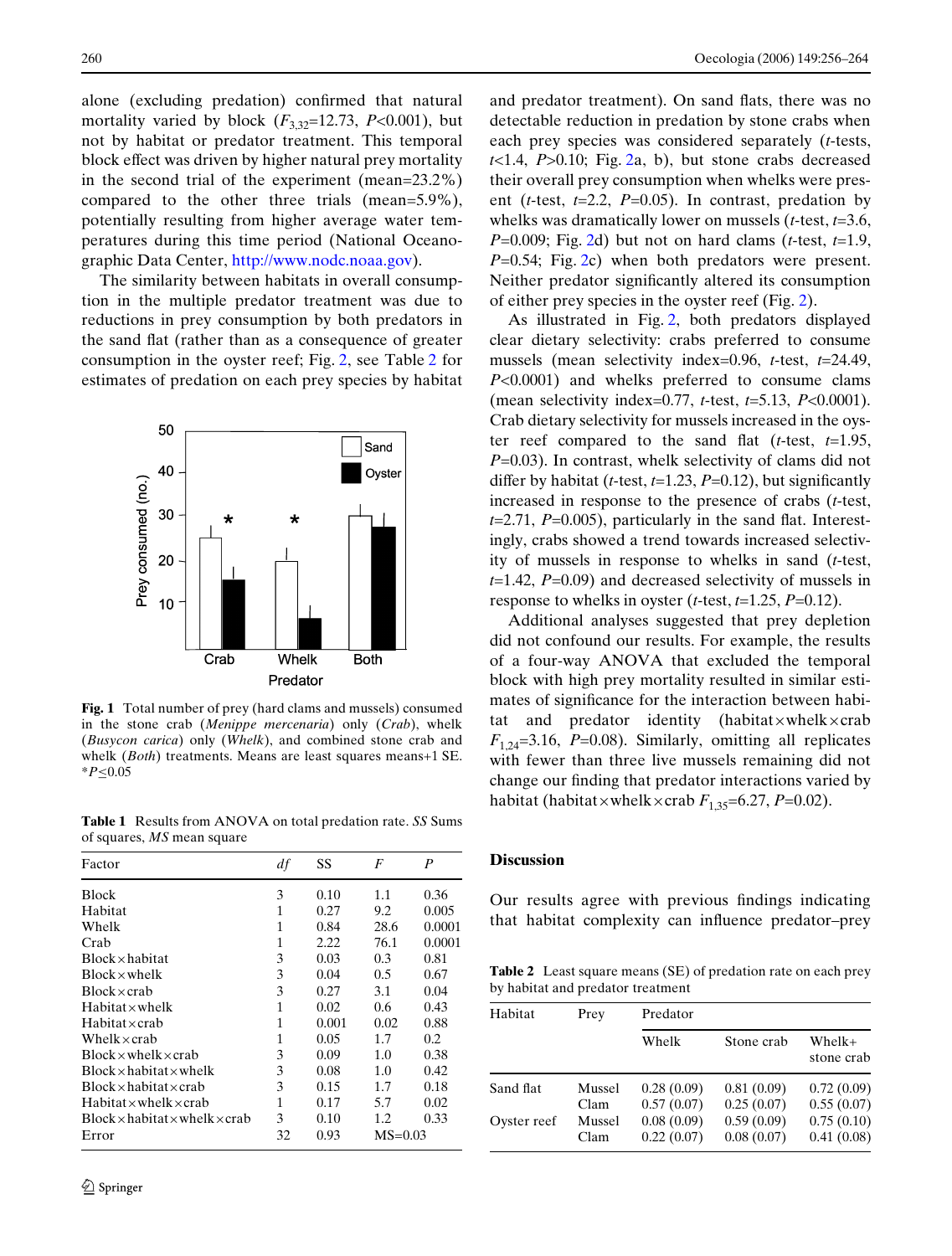

<span id="page-5-0"></span>**Fig. 2** Number of prey (clams or mussels) consumed by **a**, **b** stone crabs or **c**, **d** whelks when predators are alone (*open bars*) or together in combined predator treatment (solid bars) in sand flat or oyster reef habitats, means+1 SE. Stone crabs also consume fewer total prey in sand flats when they are with whelks (data not shown; *P*<0.05). \**P*=0.10, \*\**P*<0.01

interactions. Furthermore, they demonstrate that the effect of structural complexity on predator–predator interactions can nullify the positive effects of habitat complexity for prey. Although individual predator foraging rates were lower in the oyster reef than the sand flat, combined predation was equivalent in the two habitats as a consequence of lower than expected combined predation in the sand flat (Fig.  $3$ ). In addition, our results show that habitat complexity and predator interactions can independently increase predator dietary selectivity (i.e., lower consumption of less preferred prey items).

The characteristic predation marks left by each predator in this system provide some insight into the behavioral changes responsible for the observed reductions in prey consumption in the sand flat. For instance, the comparison of prey consumed by whelks when alone versus with stone crabs reveals that whelks sharply reduced their consumption of mussels in the



<span id="page-5-1"></span>**Fig. 3a–f** Changes in predator–prey interaction strength across sand flat (*left column*) and oyster reef (*right column*) habitats. *Width of arrow* indicates strength of effect, and all effects shown were negative. Individual effects of **a**, **b** stone crabs and **c**, **d** whelks on their prey in sand flat or oyster reef. Crabs consumed more mussels than clams while whelks consumed more clams than mussels. **e**, **f** Combined effects of whelks and stone crabs in sand flat and oyster reef, indicating reduced consumption of both prey by stone crabs and reduced consumption of mussels by whelks. The prey preferences are consistent between habitats. The *dashed arrow* between the two predators in **e** depicts hypothesized predator–predator behavioral interference

sand flat when crabs were present (Fig. [2](#page-5-0)). As mentioned previously, mussels reside on the sediment surface, and thus this decrease may be due to a behaviorally mediated reduction in surface foraging activity (e.g., Sih et al. [1998;](#page-8-4) Dill et al. [2003;](#page-7-12) Grabowski and Kimbro [2005](#page-7-13)) in response to the threat of predation by stone crabs. This mechanism is further supported by the fact that whelks did not reduce consumption of their preferred prey item, hard clams (Fig. [2\)](#page-5-0), which burrow within the sediment. Even in the absence of aboveground structural complexity, whelks can forage for clams beneath the sediment surface and simultaneously avoid stone crabs. Interestingly, whelks did not increase their consumption of clams to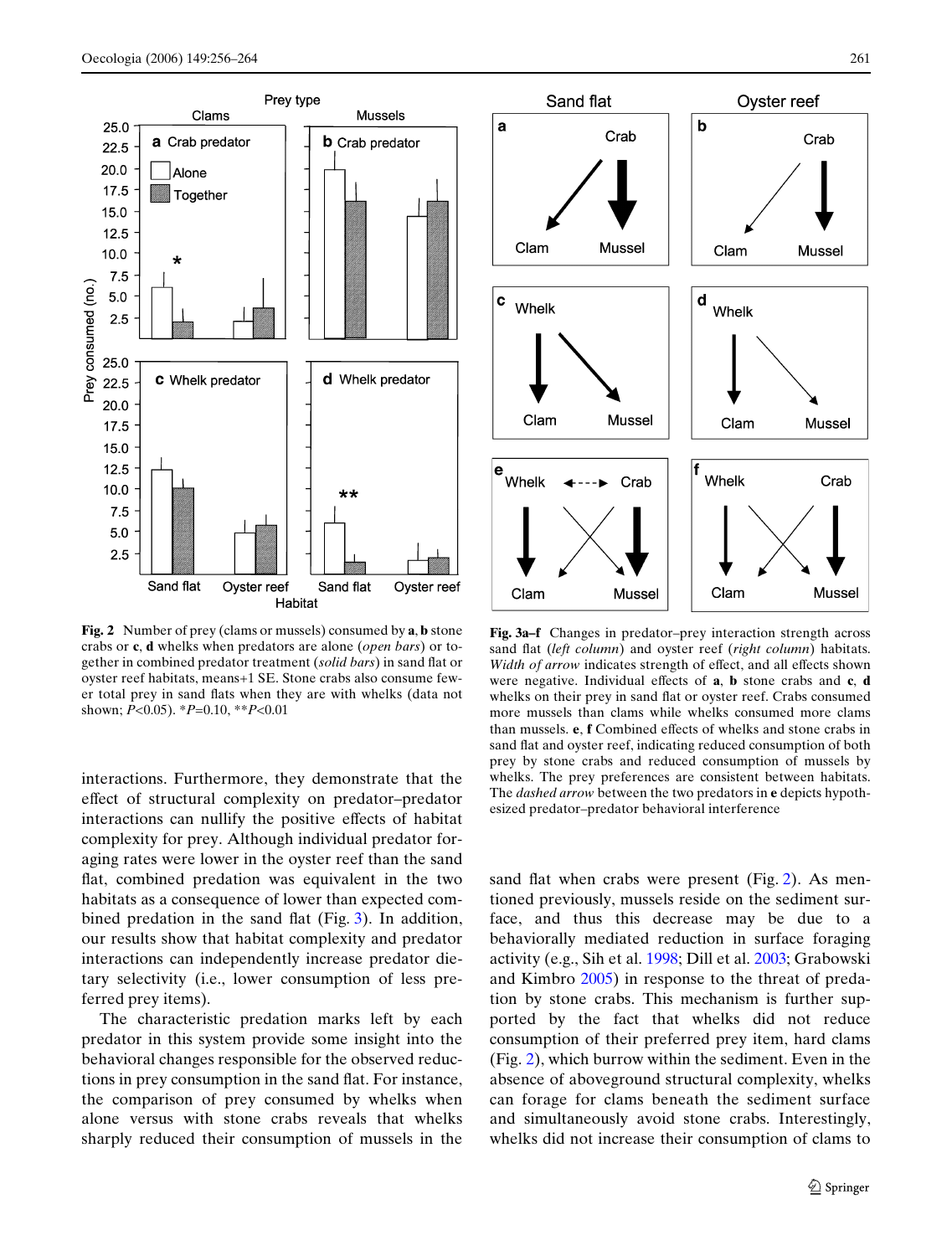compensate for their reduced predation on mussels in the sand flat when stone crabs were present; thus, the results were a consequence of an overall reduction in predation rather than a shift from surface foraging on mussels to sub-surface foraging on clams.

Surprisingly, decreased predation in the sand flat was not only driven by a decrease in whelk foraging on mussels, but also by reduced overall prey consumption by stone crabs (Fig. [2\)](#page-5-0). This result was unanticipated because whelks do not represent a threat to crabs. Two factors related to the chemical sensory abilities of predators and prey in this system may explain how the presence of whelks reduces stone crab foraging efficiency. First, hard clams reduce feeding in response to a water-borne chemical signal from whelks (Irlandi and Peterson [1991](#page-8-9); Nakaoka [2000](#page-8-20)); this reduction in feeding presumably also reduces chemical cues emitted by clams, potentially rendering the clams more difficult for stone crabs to locate in the multiple predator treatment. The trend towards increased crab selectivity of mussels in the sand flat supports this hypothesis. Second, the presence of chemical cues from a potential alternative prey (i.e., whelks) may have caused stone crabs to spend less time foraging for bivalves and more time pursuing whelks, effectively a form of behavioral prey switching. Each of these mechanisms is likely to be stronger in the sand flat than the oyster reef if the structural complexity of the reef generates sufficient turbulence to dissipate chemical signals (Weissburg and Zimmer-Faust [1993\)](#page-8-26), thereby potentially reducing the strength of both of the hypothesized chemically mediated interactions.

Our demonstration of reduced consumption in the presence of another predator in the sand flat may help to reconcile discrepancies among previous field and laboratory experiments in this system. Numerous studies (e.g., Littler et al. [1989](#page-8-27); Diehl [1992;](#page-7-2) Beukers and Jones [1997;](#page-7-4) Grabowski [2004](#page-7-9); but see Grabowski and Powers [2004\)](#page-8-7) have shown that predation is generally lower in structurally complex habitats such as oyster reefs. Our single-predator trials confirmed these results, with significantly higher predation by stone crabs and whelks in the sand flat than the oyster reef (Fig. [1\)](#page-4-1). These data, combined with slightly higher densities of these predators in the sand flat in the field (Nakaoka [2000](#page-8-20)), all lead to the expectation that prey mortality in nature is higher in the sand flat than in the oyster reef. However, clam mortality in the field is actually lower in the sand flat than in the oyster reef during the portion of the year that these predators are most active (Nakaoka [2000](#page-8-20)). Although we found equivalent predation in the two habitats rather than higher predation in the oyster reef, our multiple predator trials suggest that such a counter-intuitive result may be a consequence of interactions between predators that reduce their prey consumption in the unstructured sand flat. These results indicate the need for further investigation of how habitat context affects predator–predator interactions to determine whether reduced foraging efficiency in complex habitats is generally counterbalanced by the suppressed interference interactions among predators where structure is greater.

It is becoming clear that behavioral modifications are integral to species interactions (Micheli [1997;](#page-8-28) Dill et al. [2003;](#page-7-12) Trussell et al. [2003;](#page-8-29) Werner and Peacor [2003](#page-8-30); Schmitz et al. [2004](#page-8-31); Byrnes et al. [2006](#page-7-14)). Despite the potential for stone crabs to consume whelks, we did not observe any intraguild predation in our experiment, eliminating lowered predator densities as an explanation for the reduction in prey consumption in the sand flat and indicating that behavioral interactions among predators are likely driving changes in con-sumption patterns (Fig. [3](#page-5-1)). Furthermore, our study suggests that habitat complexity may combine with animal behavior to structure ecological communities not only by increasing refuge use by prey in the presence of predators (e.g., Micheli [1997;](#page-8-28) Trussell et al. [2003](#page-8-29)), but also by reducing interference interactions among predators. If intermediate-level consumers such as whelks and crabs aggregate in more complex habitats to avoid their predators, this behavioral release could be an important component of how these systems are structured.

In addition to causing changes in the overall number of prey consumed, habitat context and predator–predator interactions both increased resource partitioning in the form of predator dietary selectivity in our study. Resource partitioning is thought to be ubiquitous in nature as a means of species coexistence (Chesson [1991](#page-7-15)), but there are surprisingly few empirical demonstrations of resource partitioning in multiple predator trials (Ives et al. [2005\)](#page-8-1). We show that whelks increased their selectivity of clams in response to competition and/or the threat of intraguild predation when crabs were present. This finding emphasizes the importance of including multiple prey in studies of predator–predator interactions, as resource partitioning is not possible unless diverse resources are available (e.g., Pfennig et al. [2006](#page-8-32)). In addition, crabs increase their selectivity of mussels in the oyster reef as compared to the sand flat, lending further support to the importance of habitat context to species interactions.

We manipulated key components of the benthic food web in a controlled setting to contribute to our understanding of the mechanisms that potentially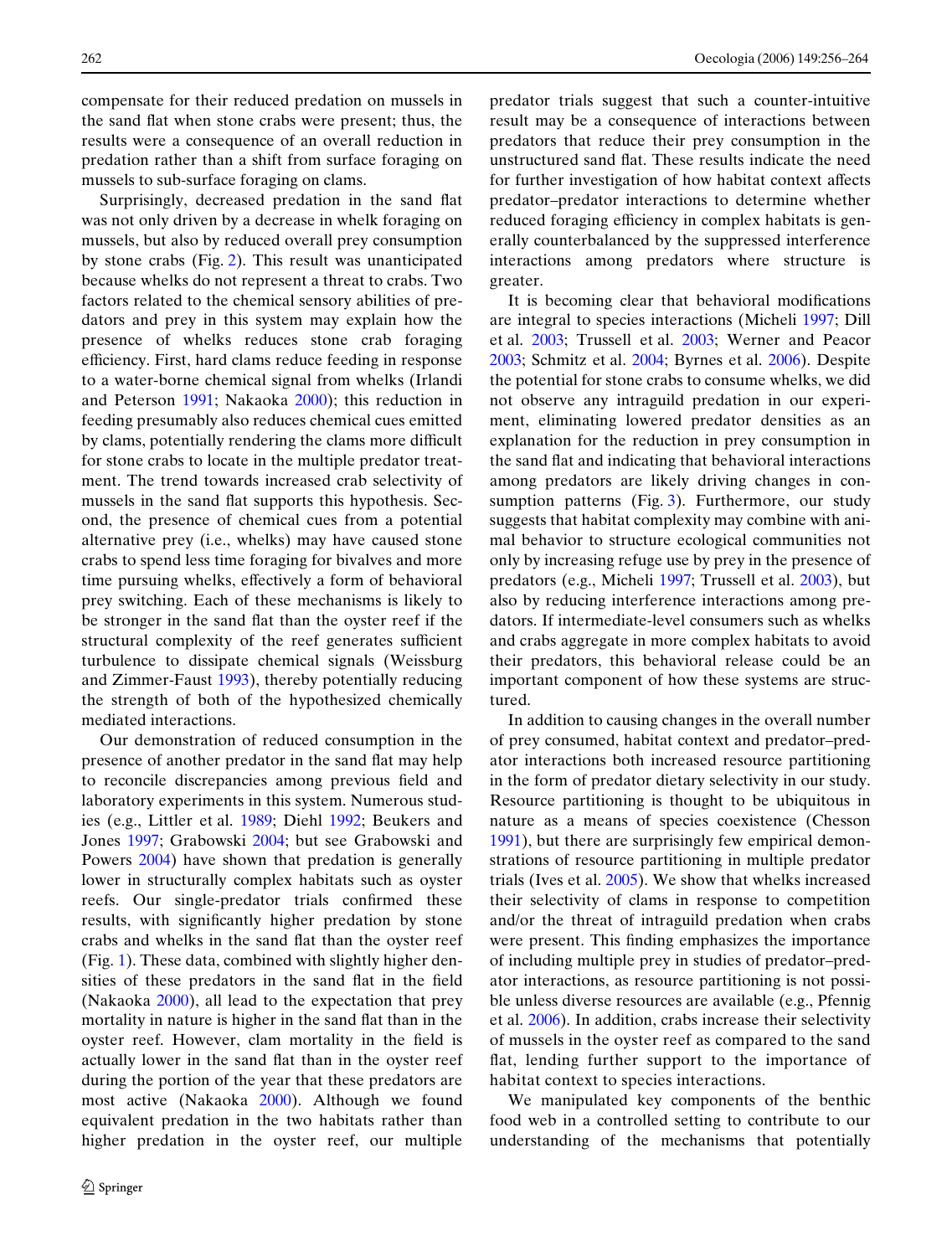mediate patterns of prey survivorship and their distribution in nature. While mesocosm studies are effective at isolating specific mechanisms that may be important, the findings should be incorporated into field studies to confirm the role of these mechanisms in structuring more natural communities. If top predators such as sea birds were to increase stone crab use of structured habitats, which has been demonstrated for blue crabs (Micheli [1997](#page-8-28); Micheli and Peterson [1999](#page-8-21)), we would expect increased predator densities to result in even greater predation on bivalves in oyster reefs than sand flats.

Not only do our results potentially help to explain why predictions based on single-interaction (e.g., one predator and one prey) experiments may not scale up to patterns in natural communities, but they also suggest that we need to be careful when equating different habitats or sites based on similarities in a composite measure such as prey density or diversity. Overall prey mortality in our multiple predator treatments did not differ between the oyster reef and the sand flat (Fig. [1\)](#page-4-1). However, this similarity was due to different mechanisms operating in each habitat, and therefore, changes in predator abundances would probably have very different effects in the two habitats. For instance, the loss of stone crabs due to over-fishing may not cause a dramatic change in overall prey mortality in the sand flat because whelks would compensate for their absence. In contrast, removal of stone crabs from oyster reef habitats could result in a considerable decline in bivalve prey mortality. An understanding of such complex predator interactions will be important for predicting how continued losses in biodiversity and components of ecological habitats interact to affect community structure (Chapin et al. [2000](#page-7-0); Schmitz and Sokol-Hessner [2002](#page-8-33)), particularly since this loss is often focused on predators.

There is growing concern over widespread habitat destruction in ecologically valuable habitats such as coral reefs, seagrass meadows, oyster reefs, and forests (Botsford et al. [1997;](#page-7-16) Vitousek et al. [1997](#page-8-34); Jackson et al. [2001;](#page-8-35) Peterson et al. [2003](#page-8-36)). For example, only a fraction of historical oyster reefs in the southeastern US remain because of removal of habitat during harvesting and subsequent disease, reduced water quality, and siltation (Rothschild et al. [1994](#page-8-37)). Our results suggest that changes in these structurally complex habitats may have even greater implications than previously realized in light of the effects of habitat context on species interactions. A greater understanding of how multi-species interactions vary across habitats of differing structural complexity is needed to guide conservation decisions and future restoration efforts.

**Acknowledgements** We thank C. Peterson for his advice on the design of the experiment. E. Calvert, M. Dolan, D. Kimbro, and R. Wagaman helped in the field and the lab. We are grateful to B. Miner and J. Stachowicz for their assistance with statistical analyses and interpretation. M. Bracken, J. Byrnes, L. Carney, B. Griffen, S. Olyarnik, C. Peterson, J. Stachowicz, D. Strong, and three anonymous reviewers provided useful comments on the manuscript. Financial support was provided by the National Oceanic and Atmospheric Administration–National Estuarine Research Reserve System Graduate Research Fellowship Program and the North Carolina Fishery Resource Grant Program. This experiment was in compliance with the current laws of the USA.

#### **References**

- <span id="page-7-10"></span>Beck MW (2000) Separating the elements of habitat structure: independent effects of habitat complexity and structural components on rocky intertidal gastropods. J Exp Mar Biol Ecol 249:29–49
- <span id="page-7-3"></span>Beck CW, Watts BD (1997) The effect of cover and food on space use by wintering song sparrows and field sparrows. Can J Zool 75:1636–1641
- <span id="page-7-4"></span>Beukers JS, Jones GP (1997) Habitat complexity modifies the impact of piscivores on a coral reef fish population. Oecologia 114:50–59
- <span id="page-7-7"></span>Blundon JA, Kennedy VS (1982) Refuges for infaunal bivalves from blue crab, *Callinectes sapidus* Rathbun, predation in Chesapeake Bay. J Exp Mar Biol Ecol 65:67–81
- <span id="page-7-16"></span>Botsford LW, Castilla JC, Peterson CH (1997) The management of fisheries and marine ecosystems. Science 277:509-515
- <span id="page-7-14"></span>Byrnes JE, Stachowicz JJ, Hultgren K, Hughes AR, Olyarnik SV, Thornber CS (2006) Predator diversity increases trophic cascades in kelp forests by modifying herbivore behavior. Ecol Lett 9:61–71
- <span id="page-7-0"></span>Chapin FS, Zavaleta ES, Eviner VT, Naylor RT, Vitousek PM, Reynolds HL, Hooper DU, Lavorel S, Sala OE, Hobbie SE, Mack ME, Diaz S (2000) Consequences of changing biodiversity. Nature 405:234–242
- <span id="page-7-11"></span>Chesson J (1983) The estimation and analysis of preference and its relationship to foraging models. Ecology 64:1297–1304
- <span id="page-7-15"></span>Chesson P (1991) A need for niches? Trends Ecol Evol 6:26–28
- <span id="page-7-5"></span>Cowlishaw G (1997) Trade-offs between foraging and predation risk determine habitat use in a desert baboon population. Anim Behav 53:667–686
- <span id="page-7-6"></span>Crowder LB, Cooper WE (1982) Habitat structural complexity and the interaction between bluegills and their prey. Ecology 63:1802–1813
- <span id="page-7-2"></span>Diehl S (1992) Fish predation and benthic community structure: the role of omnivory and habitat complexity. Ecology 73:1646–1661
- <span id="page-7-12"></span>Dill LM, Heithaus MR, Walters CJ (2003) Behaviorally mediated indirect interactions in marine communities and their conservation implications. Ecology 84:1151–1157
- <span id="page-7-1"></span>Duffy JE, Richardson JP, France KE (2005) Ecosystem consequences of diversity depend on food chain length in estuarine vegetation. Ecol Lett 8:301–309
- <span id="page-7-8"></span>Finke DL, Denno RF (2002) Intraguild predation diminished in complex-structured vegetation: implications for prey suppression. Ecology 83:643–652
- <span id="page-7-9"></span>Grabowski JH (2004) Habitat complexity disrupts predator–prey interactions but not the trophic cascade on oyster reefs. Ecology 85:995–1004
- <span id="page-7-13"></span>Grabowski JH, Kimbro DL (2005) Predator-avoidance behavior extends trophic cascades to refuge habitats. Ecology 86:1312–1319